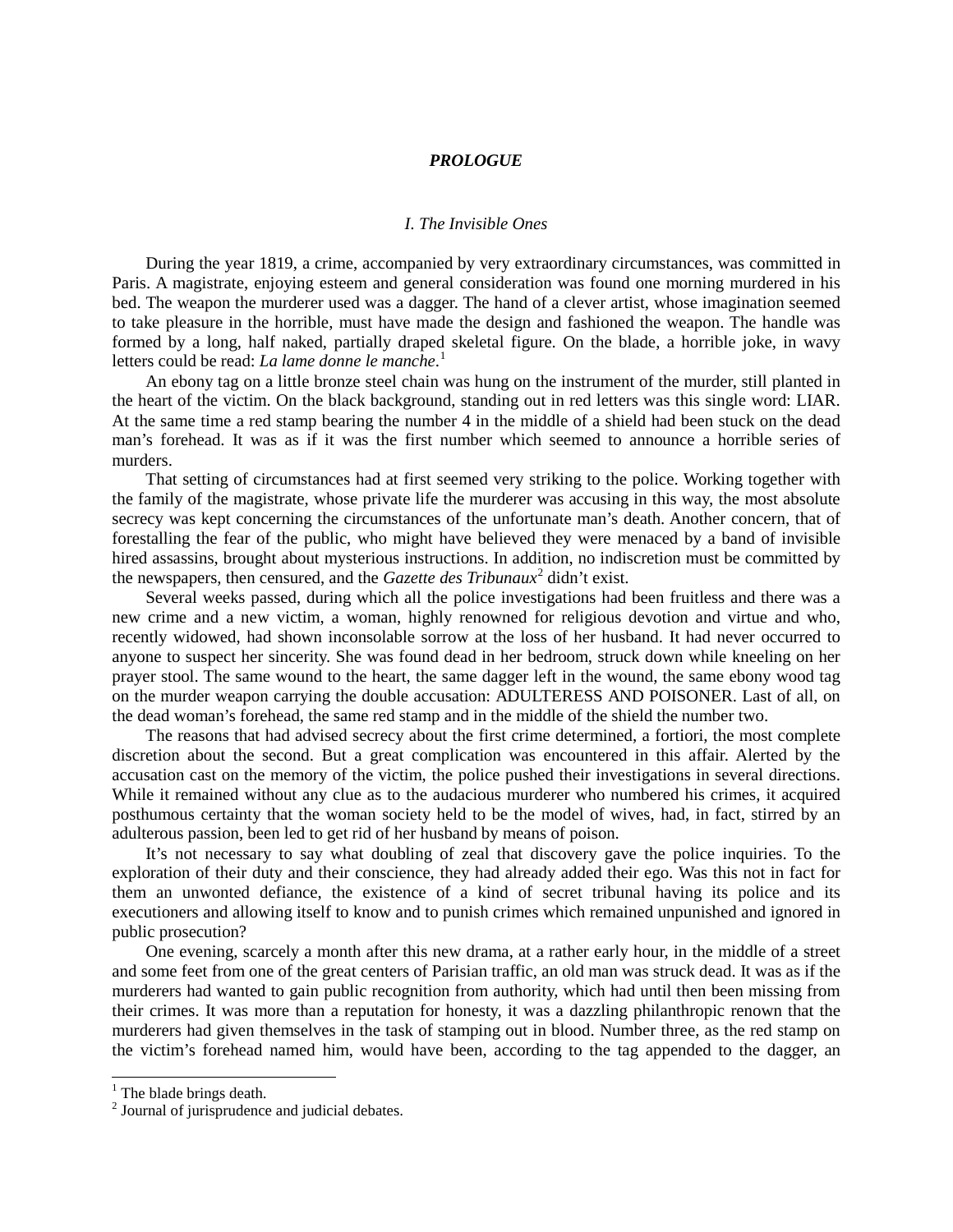INCORRIGIBLE USURER. That accusation was in fact justified by the accounts revealed in his estate. However, the publicity that hidden justice seemed to want at any price for its executions failed it again this time. No newspaper was authorized to speak of the event, and as for some oral details which could have been put into circulation by the small number of persons present when the cadaver was taken away, they were dismissed and treated as ridiculous fables by the official newspaper, the *Moniteur*. [3](#page-1-0) It's known that the government, the proprietors of a newspaper, make it an instrument of lying as often as an instrument of truth.

At the end of the same year, a last adventure which was stranger than all the unusual events which have just been reported to the reader closed this series of obscure attacks.

To the west of the Hell barrier, the entrée to a vast subterranean ossuary called the catacombs have galleries which extend under several Paris neighborhoods. On December 24th the wife of the guardian of this funereal warehouse had invited some friends to celebrate Christmas Eve with her. The meal was very lively, noting that in general the professions that live on death aren't usually given to melancholy. Wine and happy conversations were making the rounds when, in the somber empire of which he was the watchdog, the catacomb's custodian thought he could make out some subterranean noises resembling loud voices. Superstitious terror immediately spread among the guests. Since the guardian's dwelling was the only entrance into the mortuary galleries, the guardian thought that he was certain no one had been able to enter without his consent or to remain there unknown to him after having been let in. A former military man and scrupulously exact in fulfilling his duties, in spite of his wife's entreaties wanted to investigate the strange noises that he had heard. Since no one having dinner with him had the courage to accompany him, armed with two pistols and a lantern, he resolutely went down into the subterranean passages to explore what was happening.

Sometime later, his prudent dinner companions heard the sound of two detonations. That was all. Many hours passed without that kind of Aeneas who had descended into Hell reappearing. Night was falling; the police were then called. After arming themselves with torches, a large squad of officers began to search through the passages trying to find the cause of the noises that were said to have been heard and to confirm the fate of the man who had begun that exploration before them.

The result of these searches was horrifying. After a quarter of an hour, they stumbled on the cadaver of the unfortunate custodian. His two discharged pistols were at his side near his still burning lantern, placed on his stomach like a guiding light. There again appeared, with the eternal dagger, the red stamp which this time marked the number four with the label PRESUMPTUOUS CURIOSITY brazenly giving that as the reason for the murder. It was supposed that the unfortunate guardian had the misfortune to disturb and surprise some terrible mysteries.

As for the trace of the invisible murderers, it remained, as always, elusive. Everything in the profaned asylum of the dead remained silent and in its habitual order. Despite the minutest searches, the way through which the bloody men had entered the passages could not be found. Vainly, for several weeks there were daily and nightly rounds to aid the law's natural passion to penetrate the dark secret, but an inextricable obscurity continued to protect it. In addition, it, more than anything that had preceded it, was carefully kept from the public. Never had the powerlessness of the police against the dark scoundrels they were supposed to find been more scandalously demonstrated.

## *II. More Mysteries*

About the time these black attacks were taking place, an event of a very different nature had caused some sensation in the Faubourg St. Germain. The Marquise de Camembert, one of the most elegant women of the Parisian aristocracy, had suddenly announced the intention of withdrawing from the world and entering the Ladies of the Sacred Heart of Turin as a nun. That resolution had appeared strange in every way. It was difficult to explain why a twenty-five year-old woman, endowed with gifts of the mind,

<span id="page-1-0"></span> <sup>3</sup> Propaganda tool of the French Government created on November 24, 1789, by Charles Panckouke. It ceased publication on June 30, 1901.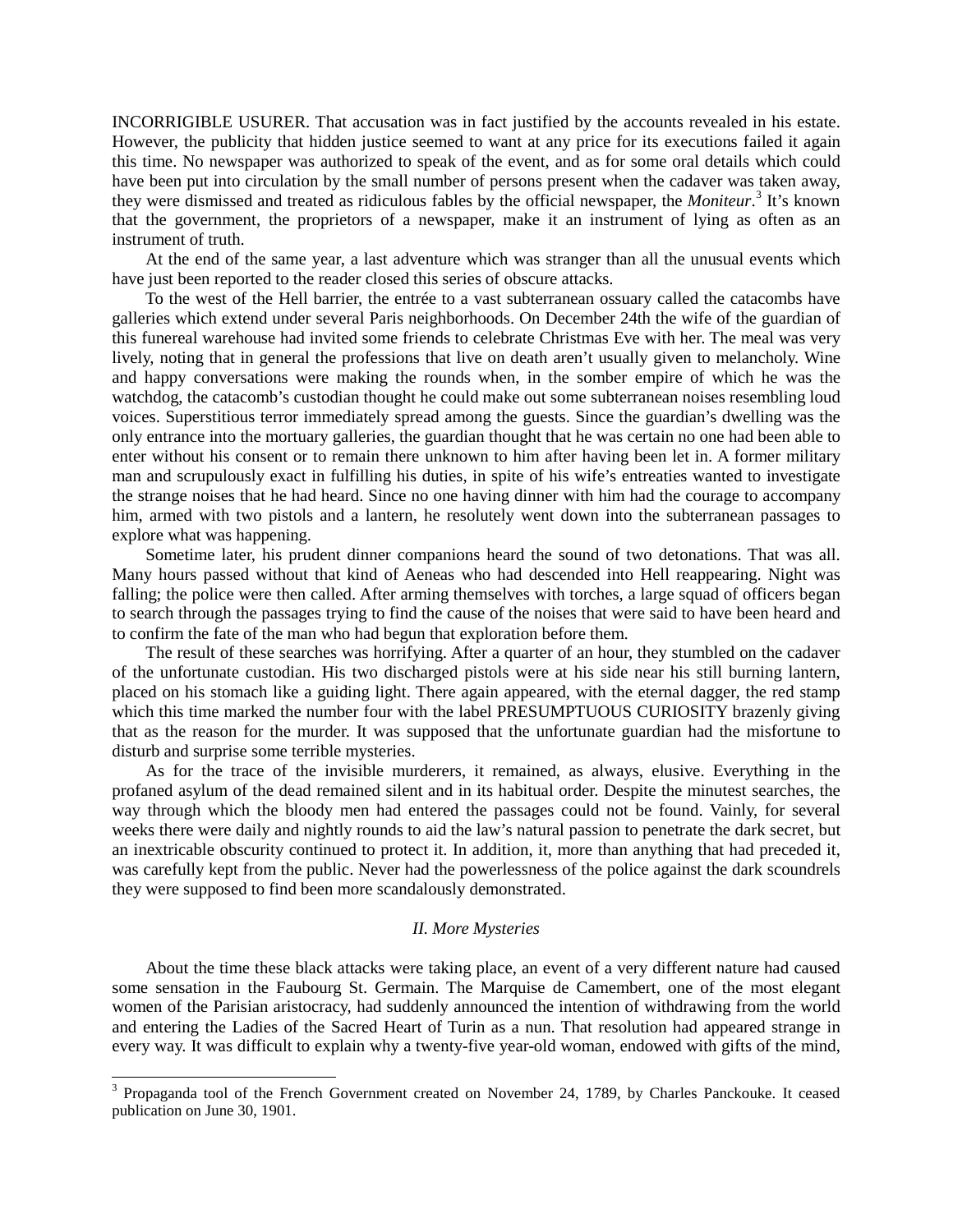face, and fortune and recently widowed by a seventy year-old man, had not found another way to use her youth and liberty.

However, a supposition had occurred to some clever people. They recalled that in the salons where she had had great success in conversations and in beauty, Madame de Camembert was at least as feared as she was welcomed and sought after. Having a reputation for loving intrigue, she was found to have such personal knowledge about the intimate life and secrets of a number of people, that there remained truly great doubt as to how this enlightenment was gathered. Such complete and so unusual scandalous gossip had even been about to give her the opportunity and the foundation for a great fortune. Admitted to an audience with Louis XVIII, who had a particular taste for gossip and slander, she had amused him in that meeting with so many racy revelations about Parisian society that he had immediately developed a sort of passion for her. It would also have taken very little for that grandson of Henri IV to have put her in possession of the role of favorite. Considering his obesity and his age, that was not exactly the sinecure that his infirmities would have indicated. However, supported by the congregation and by the Marsan Pavilion,<sup>[4](#page-2-0)</sup> another influence had prevailed. In the opinion of the onlookers, the Marquise' project of retirement had to be attributed to the miscalculation that royal kindliness nipped in the bud.

However that may be, when seeing the beautiful penitent distribute liberalities to her servants and to her friends, and get rid of or set aside all her fortune, absolutely as if she were at death's door, inflexibility and persistence couldn't be doubted. As to her entry into monastic life, she seemed to want it to be particularly rigorous and austere. In leaving for her pious exile, she informed all those who might have claimed some place in her life that she would receive no correspondence or visit. Her personality would be so completely absorbed in her monastic name that henceforth she must be considered as having never existed.

Before leaving France, Madame de Camembert finalized her ties to France by selling, among her properties, a magnificent town house she occupied on the Rue Notre-Dame-des-Champs, in the Luxembourg quarter. It had formerly belonged to a famous Controller General, Abbé Terray.<sup>[5](#page-2-1)</sup>

The man who was to acquire that splendid dwelling was a very remarkable personage. In the future of this story, he is to play a considerable role, allowing us to give some explanations concerning him. Calling himself the Marquis de Lupiano, he fell to Paris from the skies one fine day without anyone being able to find out anything about his background, his country, his family, or, as some people went so far as to say, of his sex. It must be admitted that he was to reach the ultimate possible limits to eccentricity and incognito. The fact is, apart from the mystery with which he appeared to want to surround himself, that man, was quite bizarre in his outward appearance. With a forest of gray hair, a sparse and thin beard, his face, with unusual paleness and delicacy, showed that deep, multiple crossing of wrinkles which is the particular trait of the old age of women. At the same time, because of the thin, high-pitched timber of his voice he managed to suggest the strangest interpretations. But on the other hand, the regard of this old man had something quite penetrating. His movements, despite his apparently weak constitution, were very commanding and strong. In short, at the time of a still famous duel with pistols, a fortunate winner in that encounter, he had demonstrated such prodigious courage and cool-headedness that stupid conjectures, confronted with such powerful moral attributes, could, after that, no longer be risked.

For a while, in order to reconcile everything, they claimed to see in this living problem a continuation of the famous androgyny that, under successive names of Chevalier and of Chevalière of Éon,<sup>[6](#page-2-2)</sup> attracted so much attention at the end of the last century. But, examined more closely, that version wasn't for a moment sustainable. Born in 1728, the Chevalier d'Éon would have been, in 1820, more than

<span id="page-2-0"></span><sup>&</sup>lt;sup>4</sup> The section of the Louvre that ties together the Palais du Louvre and the Palais des Tuileries—here, meaning the occupants.

<span id="page-2-1"></span> $<sup>5</sup>$  Joseph Marie Terray (1715-1778), Controller-General of Finances during the reign of Louis XV and agent of fiscal</sup> reform.<br><sup>6</sup> Charles-Geneviève-Louis-Auguste-André-Timothée d'Éon de Beaumont (1728-1810), French diplomat, spy,

<span id="page-2-2"></span>soldier, who lived his last thirty-three years as a woman, claiming to be anatomically female. Doctors, after his death, verified that he was anatomically male.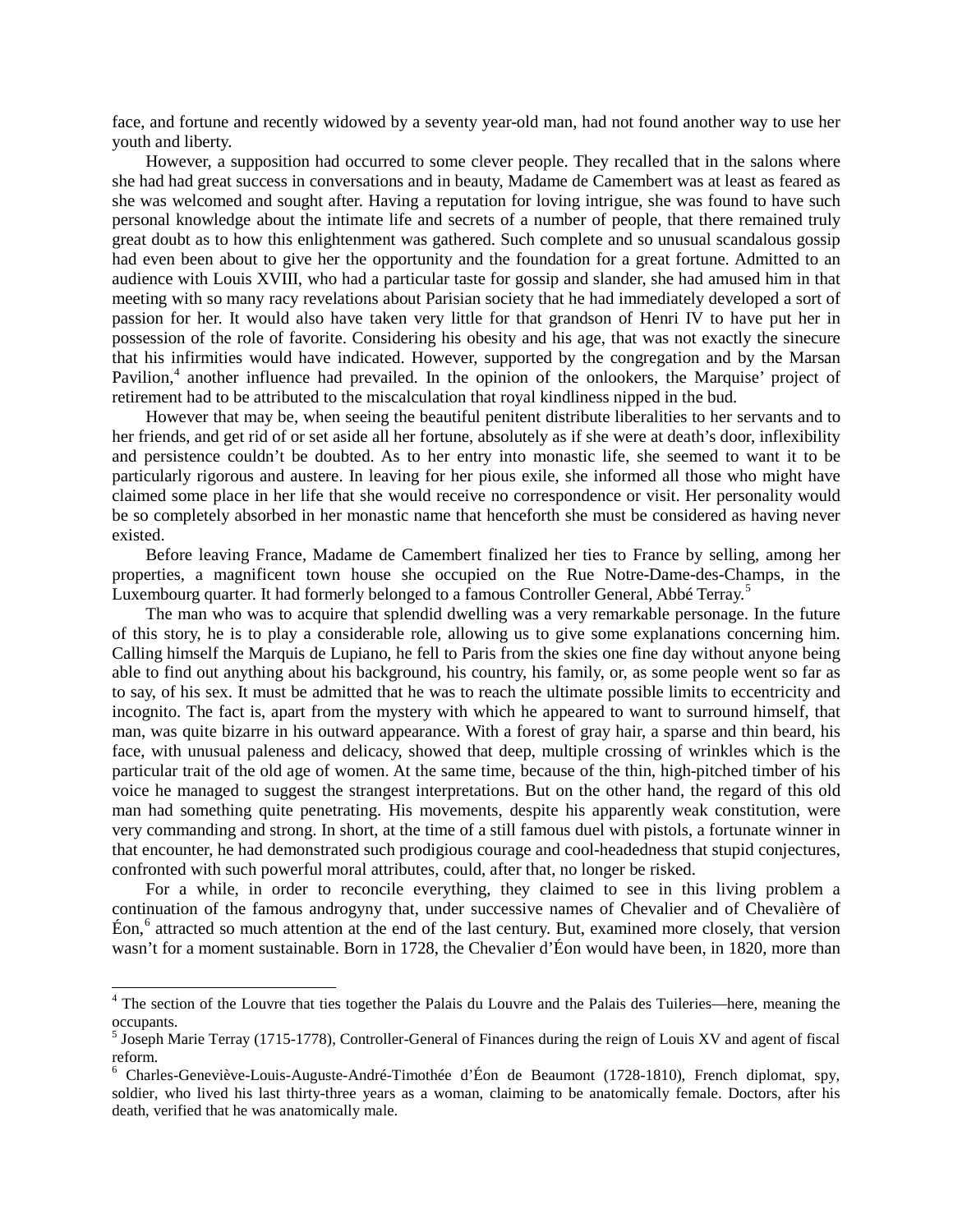ninety-two years old. Obviously, the Marquis de Lupiano hadn't reached that advanced age. In addition, settling everything, was the fact that, ten years earlier, May 21, 1810, the Chevalier d'Éon had died in London in the arms of Father Élisée,<sup>[7](#page-3-0)</sup> Louis XVIII's principal surgeon, who did the autopsy.

It must be admitted that at the period this story began it would have been rather difficult to see him walk about the streets of Paris. In the meantime, let us sweep aside the cloudy atmosphere in which the bizarre Marquis seemed to take pleasure. Let us note another peculiarity in his existence which, at least, was not problematic. Established in a rented house with a magnificent retinue, leading a truly princely existence, even before he had acquired the Hôtel Camembert at the cost of half a million pounds, he justified that prodigious expense by the very useful possession of enormous funds deposited in London, Paris and Vienna banks. In addition, he made an honorable as well as an intelligent use of that opulence. As often as he wasted considerable sums on the strangest fantasies, he also spent a great deal of money encouraging literature and the arts, of which he was an excellent judge. And numerous charitable acts were attributed to him, although, on the other hand, he was reproached for imperious, haughty behavior and for losing his temper. In a word, he showed all the signs of a profound estimation of himself, combined with a not less profound contempt for the rest of humanity. Appealing to general curiosity in so many ways, the Marquis asked for even more by attaching his name to a peculiarity which, in the time we're talking about, was very popular in Paris, without anyone ever having known the name for it.

All the contemporaries of that time can recall having heard the famous girl with the death's head talked about. According to public gossip, she was a rich heiress who could put her hand on an immense fortune at the disposal of the man courageous enough to look at her without trembling when she had taken off her mask in front of him. Now that unusual marriageable girl, whose existence, as we will see, was less fabulous than many had thought, was simply the Marquis de Lupiano's daughter. Accompanying her father into public places and into salons, she never showed herself without a wax mask on her face. But the cruel caprice of nature of which she was the victim, seems only to have reached the charms of her face. She had a tall, slim and admirably proportioned figure, beautiful, thick blonde hair, a perfect neck, and white hands of admirable shape. However, when she began to speak, there was a surprising exterior revelation of her infirmity. Even with care, there was mixed something sepulchral and cavernous

Taking seriously the offer of her hand that strange fiancée was supposed to make to the first suitor, several naïve suitors presented themselves at the Marquis' townhouse, and depending on the mood of the Marquis they were either pleasantly hoodwinked or harshly dismissed. Nevertheless, M. de Lupiano didn't claim to deny the hideous deformity of his daughter. On the contrary he was the first to confirm the belief by the explanation that he himself gave for it. According to that explanation, the Marquise, his pregnant wife, helping him with some archeological excavations, was suddenly startled by the sight of a human skull which had rolled under the picks of the workers. And because of the shock the sight caused the mother, the unborn child contracted the terrible resemblance that disfigured her. But, that sad creature whom wicked fate had disinherited from all beauty, was certainly not reduced to spinsterhood, the only choice that ridiculous gossip had spread about this matrimonial auction. With the superb dowry that she could dangle before the eyes of the suitors and the intellectual superiority which showed in her conversation, she was still an easily marriageable girl which more than one great name of the upper aristocracy would willingly arrange.

## *III. The Bloodied Girl[8](#page-3-1)*

The Marquis de Lupiano and his daughter had already lived in Paris for more than a year when one afternoon during the month of January 1820, we saw him walking through that dark lateral passage which, entered from the Rue Saint-Marc, had no other exit but the Panoramas Grand Gallery. He was at that moment accompanied by a man remarkable for his confident bearing and for his strong, resolute air.

<span id="page-3-1"></span>

<span id="page-3-0"></span><sup>&</sup>lt;sup>7</sup> Père Elisée, real name Marie-Vincent Talochon (1753-1817) was a famous master-surgeon of the time. <sup>8</sup> This title will reappear and eventually be reused by Rabou (or his publisher) as the title of the third volume in series.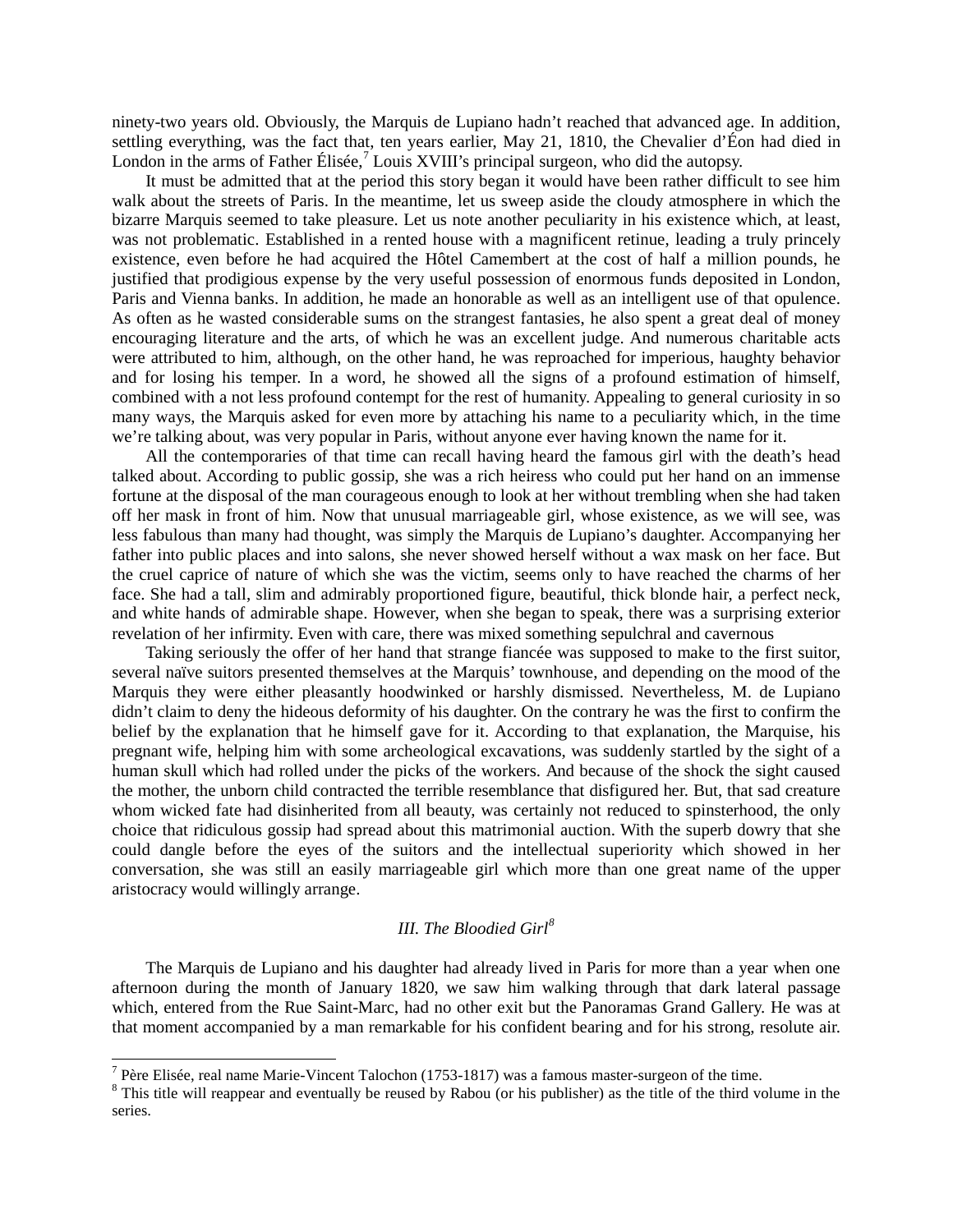That man's name as well as swarthy complexion indicated a southern origin, but that was the only information which to that point could be obtained about him. Count Montalvi was one of those foreigners of doubtful background who led a most elegant lifestyle in Paris without anyone really knowing anything about either the source of the fortune that he dispensed, the names of the decorations that he wore, or the country from which he came.

To tell the truth, with his frail nature and his puny appearance, clinging to the arm of his imposing companion, to whom he was speaking animatedly, the Marquis de Lupiano formed a rather grotesque contrast. However, with the deferential and approving attitude with which the Count was listening to him, it could be suspected that he recognized great moral superiority in the spindly man speaking to him. A great nephew, an officer of the Italian police, is not more obsequiously attentive to every word of a little old uncle, from whom he expects to inherit.

At that time, the boutique of a toilette articles merchant named Madame Constantin was situated in the isolated passageway where the conversation of the two strollers was taking place. The usual various functions of that type of commerce is well known. Having kept girls as most of her clientele, whether she bought from them or sold to them, the retail merchant is always somewhat obliged to enter into the business of these Madeleine's<sup>[9](#page-4-0)</sup> whom she frequently helps with her advice. The toilette article merchant, in general, has known a little about love and knows how to sympathize with it. She would therefore already know about those small kindnesses from the goodness of her heart and her inclination, when she doesn't already know, most of all, by her self-interest.

"On my word, a beautiful creature," the Marquis suddenly said, seeing, in fact, a remarkably beautiful woman who had crossed his path leaving Madame Constantin's shop.

"Something slightly risky in the plan," the Count remarked.

"Exactly what we need," Lupiano answered, "since, decidedly, we can't count on the help of our beautiful friend."

"By the way," Montalvi continued, "Providence is great, and, who knows? Just at the moment when we were least thinking about it, she's sending us the guiding Angel we were lacking." Saying this, he dropped the Marquis' arm and was about to hurry after the charming apparition, who was already almost out of sight.

"Oh! No! No!" said the Marquis, holding back his impetuous friend. "You're not going to act like a student or a law clerk and dog the heels of a woman. That merchant," he added, pointing to Madame Constantin's shop, "will certainly tell us everything we want to know."

And a minute afterward, followed by Montalvi, he entered the merchant's shop. Upon entering, appearing to be a serious buyer, the Marquis said:

"Madame, we would like to see some lace."

"English? Malines? Alençon?" the merchant asked, as much to show off the variety of her assortment as to know what they wanted.

"Whatever you choose, provided it's beautiful, however," Lupiano answered.

"Monsieur, here's a magnificent article, and what's more a very good buy," said the saleswoman, beginning to unroll several yards of Brussels lace wrapped around a cardboard holder.

Nothing is impossible to find in the shop of a toilette article vender. And everything can be found there by chance, from the dress worn by a young girl for her first communion even to dueling pistols. It wasn't astonishing, therefore, to see the Marquis brusquely interrupt the Brussels lace sale to enquire the price of a savage's bow and arrows that he had suddenly noticed in a corner.

"That, sir, that's Indian," the sales woman answered in a capable low voice, which meant that between the question and the answer the object that had so unexpectedly attracted the buyer's attention, had at least just doubled in price.

"No," answered Lupiano, who had traveled a great deal and was a connoisseur. "That's Hottentot and it's from the Cape of Good Hope. But it's not a question of where it comes from. I'm asking you what you

<span id="page-4-0"></span><sup>&</sup>lt;sup>9</sup> Biblical character sometimes portrayed as a prostitute, witness of Christ's crucifixion, and first at his tomb of his resurrection.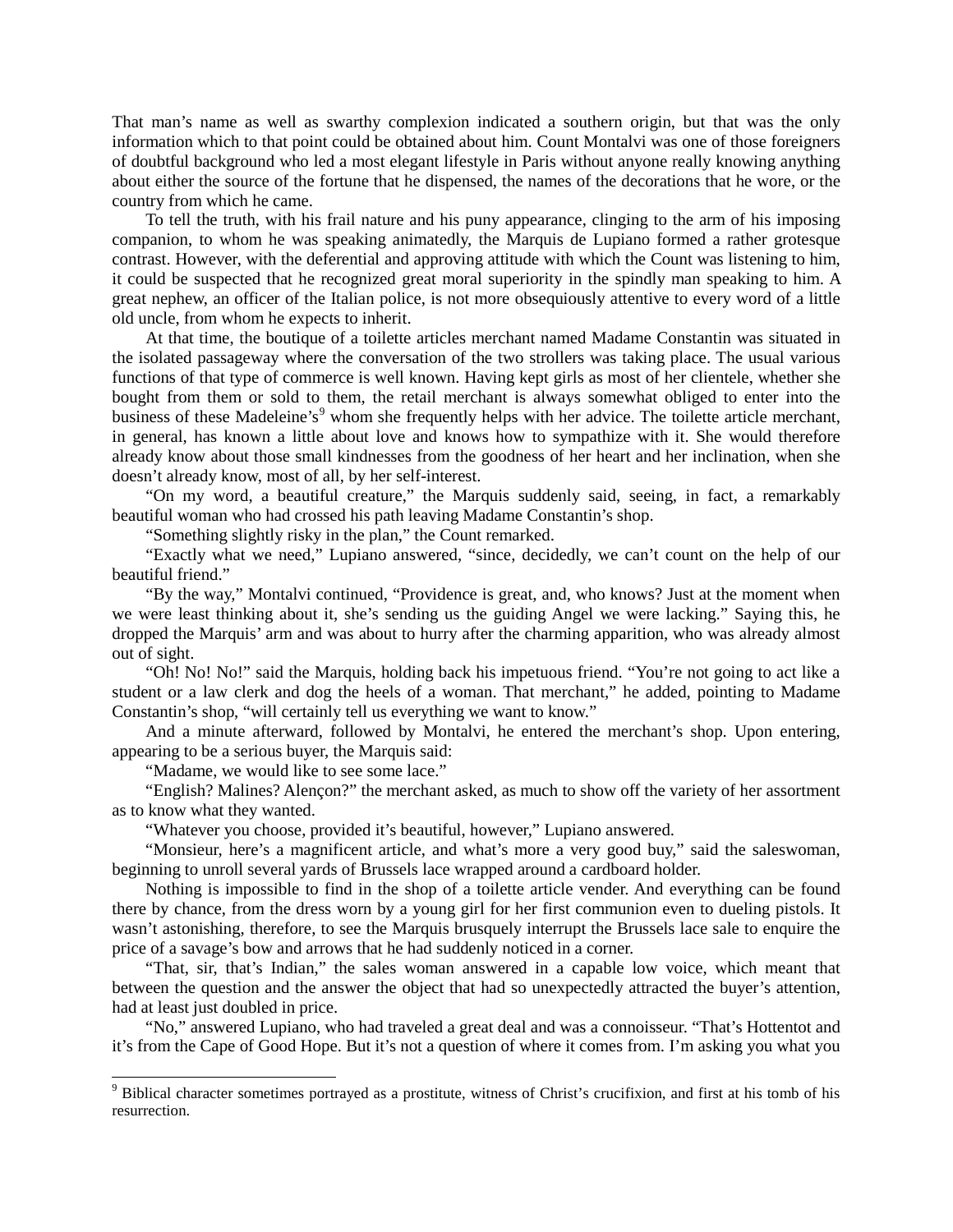want for it."

The merchant named an exorbitant price, which the Marquis, without bargaining, paid in gold. At the same time he asked that his purchase be held. He would have one of his servants come for it. A reason for his curiosity thus established, he asked:

"A very remarkable woman was in here a while ago. Do you know her?"

"A very remarkable woman?" the resale woman repeated, without seeming to know what was asked. That is inevitably the beginning of those kinds of conversations.

"Yes, a tall, pretty young woman who just left your shop, apparently one of your clients."

"Ah! Yes," said Madame Constantin, finding her memory again. "A brunette wearing green cashmere. The gentleman is certainly right. In my opinion, she's one of the most attractive women in Paris. And it can really be said that she's not where she should be, the poor child!"

"What do you call 'not where she should be?"" Montalvi asked.

"That is to say a woman who has no good luck. The gentleman knows there are some like that."

"But," the Marquis continued, "what does that 'no good fortune' consist of? It's already something to be beautiful and in Paris. A pretty woman is never unhappy except when she really wants to be."

"Damn, if the gentleman believes that losing a rich protector, when it's not your fault and seeing your furniture seized is something to be glad about!"

"One protector lost, another found," Montalvi remarked.

"Hum! For Georgiana, that's already not so easy," answered the sales woman. "There are words that kill, you know!"

"What words that kill? You like to speak in word games, my dear Madame Constantin."

"Yes, sir, that's how men are, and very often it takes only a bad nickname to spoil you in their mind."

"Ah, well," said the Marquis, "to be labeled in that way by bad nicknames, that young girl Georgiana is therefore, consequently, a loose woman?"

"As to that, sir, you are very mistaken! Georgiana is a nice girl, gentle as a lamb, liking only to stay at home, incapable of deception and of arguing with anyone. But it's just her fate, that's all."

"That is to lose all her protectors?"

"Yes, sir, to see them all taken away, one after the other, but not in the way you would think, and not a long story of their leaving her. The way that came about was seeing death do away with them, and always by terrible deaths. So, for example, she would have one of them today killed in a duel; tomorrow, another one, while riding with her in the Bois du Boulogne, take a fall from a horse and not get up; the next week it's an English lord who, without rhyme or reason, committed suicide in her boudoir and caused her to lose a Persian rug worth at least fifty louis. There was also one in politics whose end came about through a conspiracy."

"The Devil! But that is in fact being born under an unlucky star," Montalvi remarked.

"And so, following all these disasters, what is the unfortunate name that she's been given?" the Marquis asked.

"Some young men began to call her," the resale shop keeper answered mysteriously, 'the bloodied girl.' You know, sir, after that famous novel where there's the nun? The name stuck and I'm not exaggerating. I today know some very sensible men, magistrates, peers of France, bankers, people with education and ability, who, fearing for their life, wouldn't even greet Georgiana in the street."

"Ah! So you say, 'the bloodied girl,'" said the Marquis, looking at Montalvi.

"Oh, certainly," said Montalvi in his turn, appearing to hit on an idea. Then speaking to the shop owner:

"Well! Tell us a little more," he added gaily. "Where does that murderous beauty live? Because we really wouldn't want to meet her in the street."

Madame Constantin appeared to take the question as a joke and, instead of answering it, asked the Marquis sweetly:

"So, Monsieur doesn't want to buy my Brussels lace?"

"On the contrary! On the contrary!" Lupiano said quickly. "It's you my dear lady, who hasn't yet told me the price."